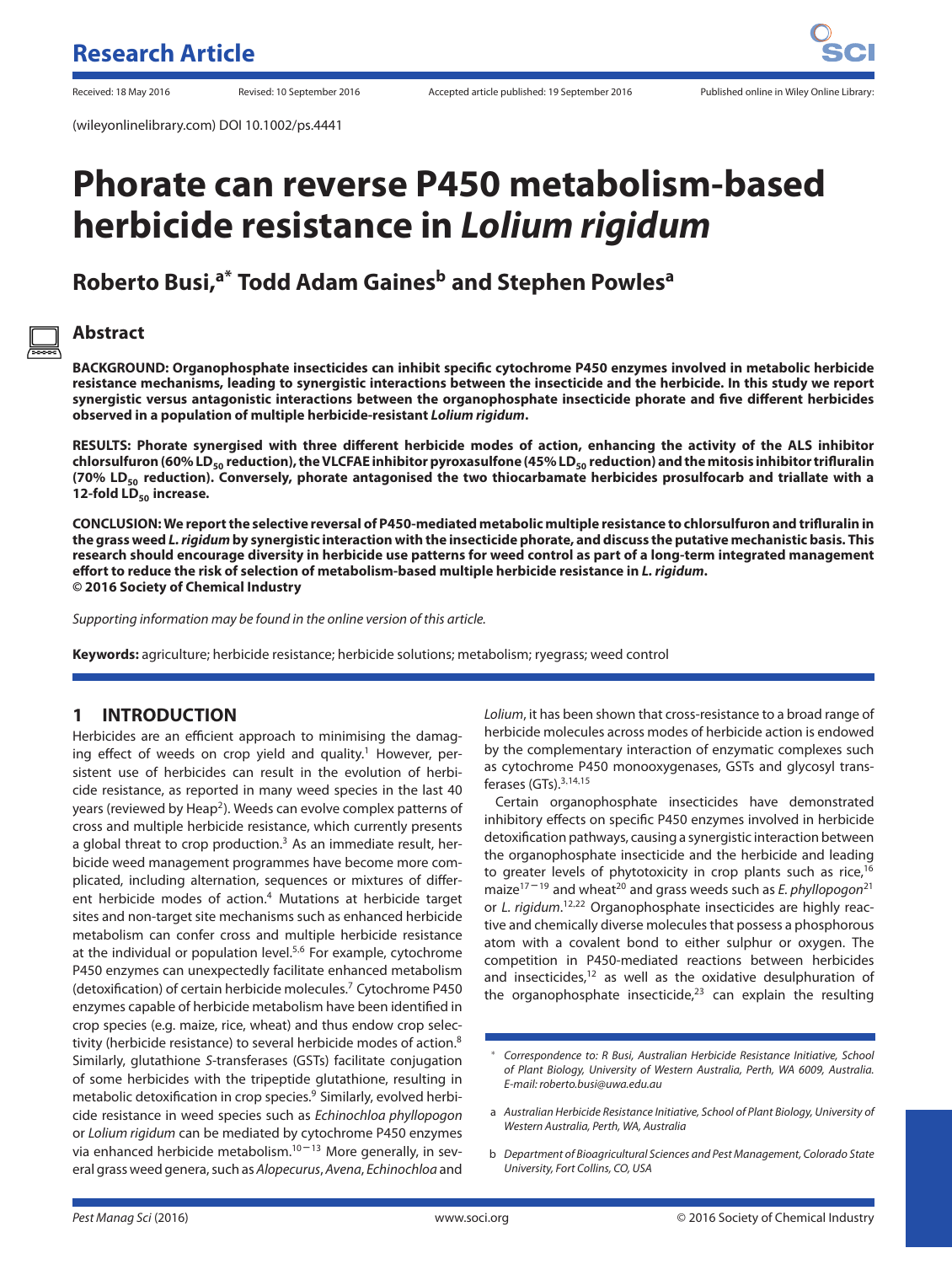enhanced herbicide toxicity. However, there are cases in which the opposite effect is documented and the organophosphate insecticide minimises herbicide phytotoxicity and injury to plants. For example, cotton plants can be protected by the application of the organophosphate insecticides phorate and disulfoton, which inhibit the P450-mediated bioactivation via oxidation of the herbicide clomazone and thus prevent the subsequent production of phytotoxic clomazone metabolites.24 Similar mechanisms of bioactivation are known for thiocarbamate pre-emergent herbicides (reviewed by Busi $^{25}$ ). When organophosphate insecticides interact with P450 enzymes that confer herbicide resistance in weeds, the resulting increased toxicity of the mixture of herbicide and insecticide could potentially be exploited to overcome metabolic herbicide resistance. However, to our knowledge, this has not been achieved in practice.

In Australia, selective post-emergence control of L. rigidum ryegrass in wheat crops commenced in 1978 with the acetyl Co-A carboxylase (ACCase)-inhibiting herbicide diclofop-methyl, followed in the early 1980s by the acetolactate synthase (ALS)-inhibiting herbicide chlorsulfuron. Lolium rigidum (Gaud.) is a genetically diverse, cross-pollinated weed species that is widespread in the southern Australian cropping system and has evolved resistance to many herbicide classes deployed for its control.<sup>5</sup> Heap and Knight<sup>26</sup> reported the first case of cross-resistance to ACCase and ALS herbicides. Such ACCase and ALS cross-resistance in L. rigidum is widespread throughout the large southern Australian cropping regions.27*,*<sup>28</sup> Herbicide bioassays and HPLC analysis have identified major metabolites produced by P450-mediated metabolism of the ALS herbicide chlorsulfuron<sup>12,13</sup> and the ACCase herbicide diclofop,<sup>29</sup> and these studies identified similarities between the resistance mechanisms operating in wheat versus L. rigidum plants. Subsequent studies in L. rigidum have identified putative overexpressed P450 genes<sup>30</sup> and confirmed the current widespread geographical extent of enhanced metabolic resistance to post-emergence ACCase and ALS herbicides.31

The L. rigidum population SLR31 (multiple-resistant, hereafter referred to as MR) has been extensively studied because of its complex cross-resistance to the ACCase-inhibitor diclofop-methyl, the ALS inhibitor chlorsulfuron, $26$  the microtubule assembly inhibitor trifluralin<sup>32</sup> and the very-long-chain fatty acid elongase (VLCFAE)-inhibiting herbicides S-metolachlor<sup>33</sup> and triallate.<sup>22</sup> Subsequent experimental evolutionary studies with this MR population have selected high-level resistance to the isoxazoline pyroxasulfone34 and the thiocarbamate prosulfocarb.35 Thus far, studies have established the non-target-site enhanced herbicide metabolism basis of diclofop-methyl<sup>29</sup> and chlorsulfuron resistance in this MR L. rigidum population,<sup>12,13,36</sup> but there is limited evidence of the mechanistic basis of resistance to pre-emergent herbicides such as prosulfocarb, pyroxasulfone, S-metolachlor, trifluralin and triallate. These studies report that the broad-spectrum cross-resistance profile observed in the MR population is likely non-target-site-based enhanced metabolism.22*,*<sup>25</sup> As organophosphate insecticides can mediate the inhibition of P450 enzymes involved in metabolic resistance to specific herbicides, in this study we have investigated the effects of the organophosphate insecticide phorate with five different herbicides belonging to four different chemical classes and with three different modes of action. The objective was to assess whether the organophosphate insecticide phorate can inhibit enhanced metabolism of herbicides, and to investigate the subsequent effects on L. rigidum resistant plants. We report and discuss the synergistic effects of phorate on trifluralin, chlorsulfuron and pyroxasulfone versus the

antagonistic effects observed with prosulfocarb and triallate in the MR L. rigidum population.

### **2 MATERIALS AND METHODS**

#### **2.1 Plant material**

The L. rigidum MR population has an extensive field history of herbicide selection<sup>33</sup> and exhibits multiple resistance to herbicides across different modes of action, including the ACCase inhibitor diclofop-methyl, the ALS inhibitor chlorsulfuron, $13$  the mitosis inhibitor trifluralin<sup>32</sup> and the VLCFAE inhibitor S-metolachlor.<sup>33</sup> This MR population was originally susceptible to the new herbicide pyroxasulfone (VLCFAE inhibitor) $34$  and to prosulfocarb (VLCFAE inhibitor) and only marginally resistant to triallate.<sup>22</sup> When the MR population was subjected to recurrent selection with below-label doses of pyroxasulfone, resistance to pyroxasulfone and cross-resistance to prosulfocarb and triallate evolved.<sup>35</sup> The L. rigidum population (VLR1) is known to be susceptible to all herbicides (hereinafter referred to as 'S control'). Importantly, the herbicide-susceptible S plants did not contain major alleles for herbicide resistance, and VLR1 has been used as a control population in many herbicide resistance studies. Wheat [varieties Cobra (LPB07-0956) or Bonnie Rock (W4901157)] was also included in the dose– response studies to measure herbicide efficacy on crop plants.

#### **2.2 Chlorsulfuron, prosulfocarb, pyroxasulfone, triallate and trifluralin dose–response studies**

Plants were grown during the Australian winter season (June–September) in a natural outdoor environment providing normal field growing conditions for L. rigidum. The mean temperature recorded was 17.3 ∘C, and temperatures ranged from 11 ∘C (minimum) to 27 ∘C (maximum). Seeds were germinated on 0.6% (w/v) agar medium for 4 days and planted immediately following the eruption of the primordial root at 0.5 cm depth in 17 cm diameter pots containing commercial potting soil (50% peat, 25% sand and 25% pine bark). Twenty-five seeds were transplanted in each pot. After transplanting the seeds, the pots were treated with 0, 5, 15, 45 and 100 g chlorsulfuron ha<sup>-1</sup> (label rate 1  $\times$  = 15 g ha<sup>-1</sup>), or with 0, 250, 500, 1000, 2000 and 4000 g prosulfocarb ha<sup>−</sup><sup>1</sup> (label rate  $1 \times = 2000$  g ha<sup>-1</sup>), or with 0, 6.25, 12.5, 25, 50, 100, 200 and 400 g pyroxasulfone ha<sup>-1</sup> (label rate  $1 \times =100$  g ha<sup>-1</sup>), or with 0, 125, 250, 500, 1000, 2000 and 4000 g triallate ha<sup>−</sup><sup>1</sup> (label rate  $1 \times =800-1500$  g ha<sup>-1</sup>) or with 0, 30, 60, 120, 240, 480 and 960 g trifluralin ha<sup>-1</sup> (label rate  $1 \times = 480 - 960$  g ha<sup>-1</sup>). Just prior to the herbicide treatments (approximately 30 min), the insecticide phorate (Thimet; Barmac Industries, Stapylton, Queensland) was manually applied on the soil surface at a dose of approximately 0.1 g pot<sup>−</sup><sup>1</sup> corresponding to 10 kg phorate AI ha<sup>−</sup>1. At a dose of 3 kg phorate ha<sup>−</sup>1, no synergistic activity with chlorsulfuron was observed (data not shown). Thus, all subsequent herbicide dose– response studies were conducted at the one dose of 10 kg ha<sup>-1</sup>.

There were three replicated pots per herbicide dose, and an individual pot represented an experimental unit. The standard herbicide-susceptible S L. rigidum population as well as wheat were used as controls to verify the efficacy of each herbicide dose. Plants were grown in optimal conditions and watered regularly (>80% field capacity). Nitrogen (as NH<sub>4</sub>NO<sub>3</sub>) was applied (50 mg kg<sup>−</sup>1) at weekly intervals over the course of the experiment. After 21 days, emerged plants were counted to assess survival, and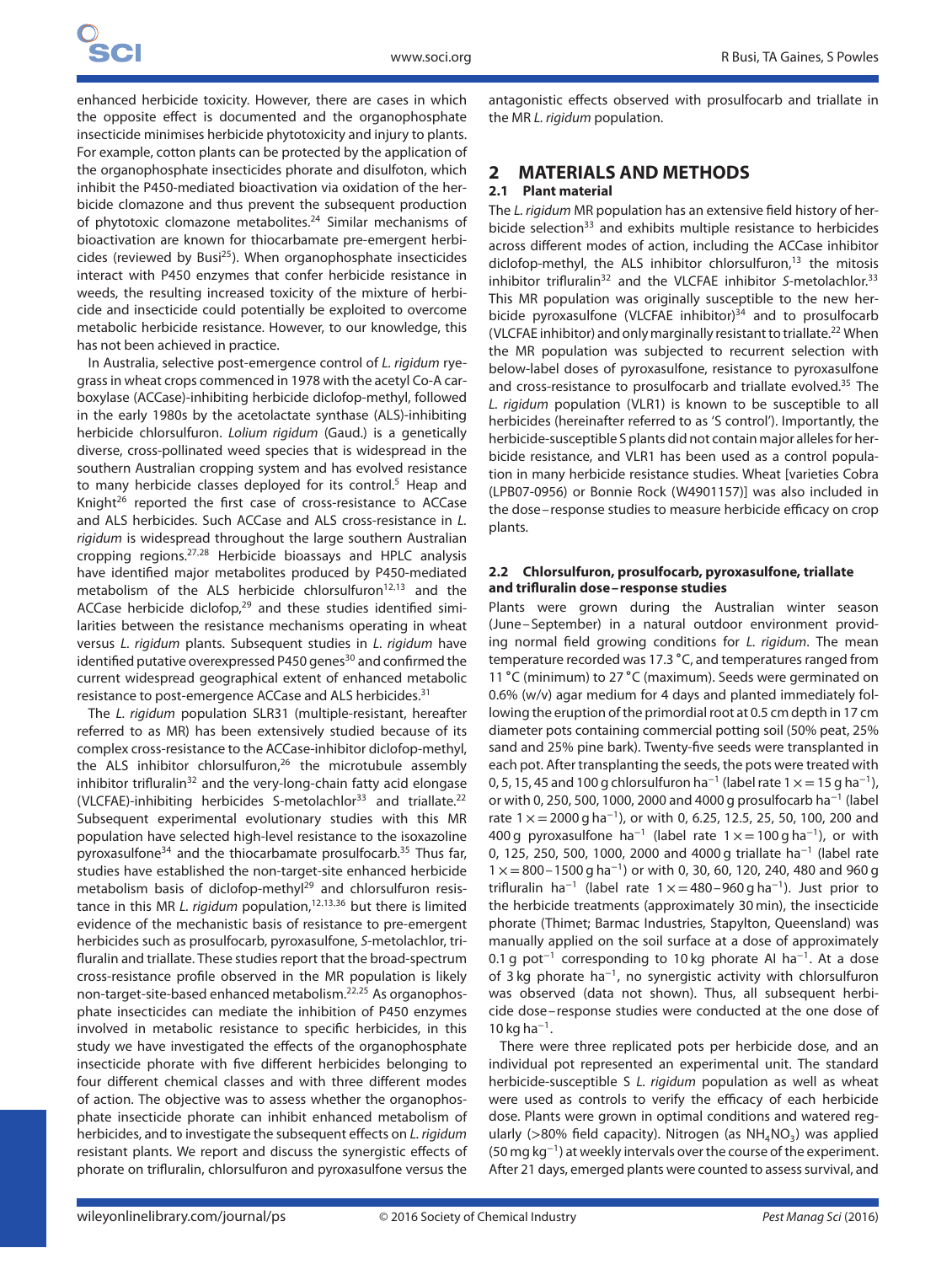

**Figure 1.** Mean plant survival (emergence) and standard errors in synergistic interaction with (A) chlorsulfuron, (B) pyroxasulfone (in Fig. 1B the solid squares refer to the pyroxasulfone-resistant population MR6 which was subjected to pyroxasulfone recurrent selection as described elsewhere<sup>65</sup>) and (C) trifluralin versus antagonistic interactions with (D) prosulfocarb, and (E) triallate dose–response of the MR L. rigidum population. Filled squares and solid lines refer to MR dose– response to each herbicide alone; open squares and a dashed line refer to MR dose– response to each herbicide in combination with phorate; filled circles and a solid line refer to the standard herbicide-susceptible dose– response to each herbicide alone; open circles and a dotted line refer to S dose–response to each herbicide in combination with phorate. Symbols are observed means  $\pm$  SE ( $n=6$ ). Arrows indicate mean survival (%) data points obtained at the herbicide recommended field dose. Lines show the fit estimated through non-linear regression analysis with the three-parameter logistic equation to the dose– response data.

above-ground biomass was harvested in each pot. Dry weights of plant biomass were dried at 60 ∘C for 4 days. Dose– response studies were repeated.

#### **2.3 Statistical analysis**

Following appropriate statistical investigation, datasets of the two final dose– response studies, verified not to be significantly different, were pooled prior to analysis. Survival and above-ground biomass data were subjected to non-linear regression analysis as described elsewhere.35*,*<sup>38</sup> The responses of the MR L. rigidum population to different herbicide modes of action in the presence (YES) or in the absence (NO) of the insecticide phorate were measured, and a hypothetical resistance index (RI) or crop–herbicide selectivity index (CSI) of estimated  $LD_{50}$  and  $GR_{50}$  values was calculated (RI, CSI=ratio between MR population or W/control S population response). Statistical difference was assessed by the SI function in

the drc package in the software program R v.3.0.2.<sup>39</sup> Graphical data are presented as plant survival (%) for L. rigidum or dry weight for wheat (% of control).

## **3 RESULTS**

Phorate alone had no effect on the plants at a dose of 10 kg ha<sup>-1</sup>. Phorate did not cause mortality or any significant effects on the above-ground plant biomass of the two L. rigidum populations or wheat (P > 0.1; data not shown). The response of potted L. rigidum and wheat plants to each herbicide dose in the presence or absence of phorate is shown in Figs 1 and 2 respectively. As expected, the S L. rigidum population was confirmed to be susceptible to chlorsulfuron, prosulfocarb, pyroxasulfone, triallate and trifluralin, with*>*85% mortality achieved at the recommended label dose of each herbicide (Fig. 1).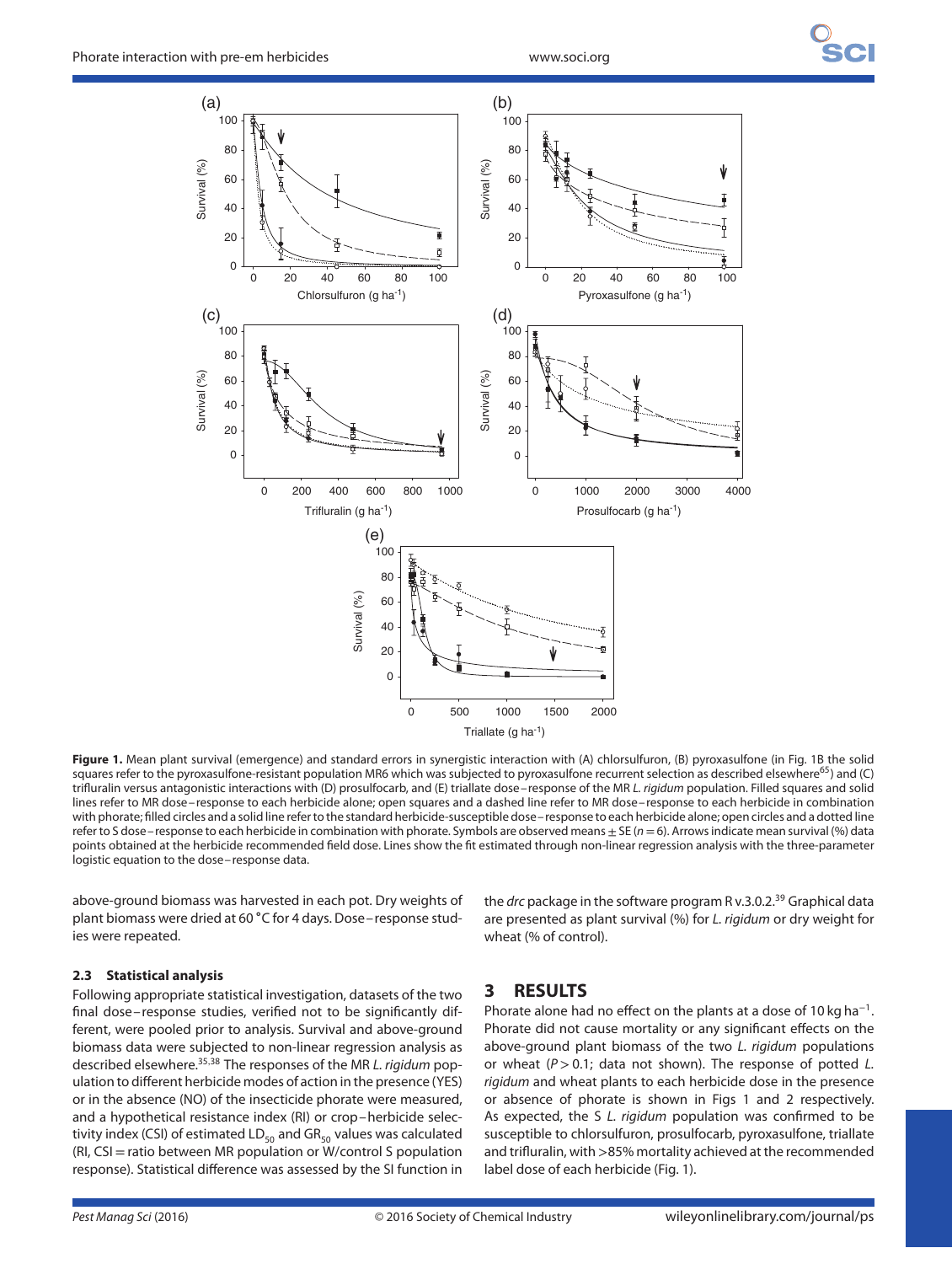Table 1. Pooled data from herbicide dose–response studies (plant survival and growth) to assess resistance or crop safety to chlorsulfuron, prosulfocarb, pyroxasulfone, triallate and trifluralin in L. rigidum and wheat (W). Estimated LD<sub>50</sub> and GR<sub>50</sub> values expressed as q herbicide ha<sup>-1</sup> with standard errors in parentheses and resistance index (RI) compared with the standard herbicide-susceptible L. rigidum S population (for W, RI indicates a crop-herbicide safety index). Probability values (P) of difference between the L. rigidum population MR or wheat in response to each herbicide with or without phorate compared with the standard herbicide-susceptible L. rigidum S population were assessed by the SI function in the drc package in the software program R v.3.0.2 (2013). Parameters b, d and e of equation (Y = d / 1 + exp[b(logx - loge)]) are given for each population tested

| Pop.             | Herbicide          | Phorate    | $LD_{50}$  | b                        | d                        | $\boldsymbol{e}$         | RI                       | P                        | GR <sub>50</sub> | b                        | d                        | e                        | RI                       | P        |
|------------------|--------------------|------------|------------|--------------------------|--------------------------|--------------------------|--------------------------|--------------------------|------------------|--------------------------|--------------------------|--------------------------|--------------------------|----------|
| S                | Chlorsulfuron      | <b>NO</b>  | 4(1)       | 1.4                      | 100                      | $\overline{4}$           | $\equiv$                 | $\overline{\phantom{a}}$ | 1.4(1)           | 0.76                     | 100                      | 1.4                      | $\equiv$                 | $\equiv$ |
| S                | Chlorsulfuron      | <b>YES</b> | 2.7(1)     | 1.3                      | 100                      | 2.7                      | 0.7                      | 0.45                     | 1.1(1)           | 0.94                     | 100                      | 1.1                      | 0.8                      | 0.37     |
| <b>MR</b>        | Chlorsulfuron      | <b>YES</b> | 17(3)      | 1.7                      | 101                      | 17                       | 4.3                      | < 0.001                  | 10(3)            | 0.88                     | 100                      | 9.7                      | $\overline{7}$           | < 0.001  |
| <b>MR</b>        | Chlorsulfuron      | <b>NO</b>  | 41(8)      | 1.1                      | 98                       | 41                       | 10                       | < 0.001                  | 23(8)            | 0.81                     | 100                      | 23.2                     | 17                       | < 0.001  |
| W                | Chlorsulfuron      | <b>YES</b> | 98 (4)     | 7.4                      | 101                      | 98                       | 25                       | < 0.001                  | 98 (10)          | 2.4                      | 104                      | 97.7                     | 70                       | < 0.001  |
| W                | Chlorsulfuron      | <b>NO</b>  | 162 (103)  | 3.0                      | 101                      | 162                      | 41                       | < 0.001                  | 123(21)          | 1.8                      | 109                      | 122.6                    | 88                       | < 0.001  |
| S                | Pyroxasulfone      | <b>NO</b>  | 25(3)      | 1.3                      | 79                       | 25                       | $\equiv$                 | $\equiv$                 | 18(2)            | 1.7                      | 105                      | 18                       | $\equiv$                 | $-$      |
| S                | Pyroxasulfone      | <b>YES</b> | 19(4)      | 1.4                      | 83                       | 19                       | 0.8                      | 0.16                     | 17(4)            | 1.5                      | 98                       | 17                       | 0.9                      | 0.82     |
| MR6 <sup>a</sup> | Pyroxasulfone      | <b>YES</b> | 49 (12)    | 0.8                      | 77                       | 49                       | 2.0                      | 0.06                     | 52(13)           | 1.1                      | 88                       | 52                       | 2.9                      | 0.02     |
| MR6 <sup>a</sup> | Pyroxasulfone      | <b>NO</b>  | 91(23)     | 0.7                      | 85                       | 91                       | 3.6                      | 0.01                     | 60(13)           | 1.0                      | 117                      | 60                       | 3.3                      | 0.008    |
| W                | Pyroxasulfone      | <b>YES</b> | 254 (283)  | 10                       | 82                       | 254                      | 10                       | < 0.001                  | 383 (353)        | 2.8                      | 90                       | 377                      | 21                       | < 0.001  |
| W                | Pyroxasulfone      | <b>NO</b>  | 290 (1086) | 8.7                      | 76                       | 290                      | 12                       | < 0.001                  | 382 (1834)       | 2.0                      | 93                       | 382                      | 21                       | < 0.001  |
| S                | <b>Trifluralin</b> | <b>NO</b>  | 59 (9)     | 1.3                      | 87                       | 59                       | $\equiv$                 | $\overline{\phantom{m}}$ | 67(9)            | 1.6                      | 107                      | 67                       | $\equiv$                 |          |
| S                | <b>Trifluralin</b> | <b>YES</b> | 66 (23)    | 1.1                      | 85                       | 66                       | 1.1                      | 0.76                     | 79 (14)          | 2.3                      | 98                       | 79                       | 1.2                      | 0.47     |
| <b>MR</b>        | <b>Trifluralin</b> | <b>YES</b> | 95(1)      | 0.9                      | 80                       | 95                       | 1.5                      | 0.14                     | 62(21)           | 0.9                      | 95                       | 62                       | 1.0                      | 0.83     |
| <b>MR</b>        | Trifluralin        | <b>NO</b>  | 295 (27)   | 2.0                      | 80                       | 295                      | 4.8                      | < 0.001                  | 211 (31)         | 1.3                      | 107                      | 211                      | 2.9                      | 0.001    |
| W                | Trifluralin        | <b>YES</b> | >960       | $\overline{\phantom{a}}$ | $\overline{\phantom{m}}$ | $\overline{\phantom{m}}$ | $>16$                    | $\equiv$                 | 780 (138)        | 1.5                      | 103                      | 780                      | 12                       | < 0.001  |
| W                | <b>Trifluralin</b> | <b>NO</b>  | 836 (62)   | 5.5                      | 77                       | 836                      | 14                       | < 0.001                  | 654 (62)         | 4.0                      | 96                       | 654                      | 9.7                      | < 0.001  |
| S                | Prosulfocarb       | <b>NO</b>  | 278 (55)   | 0.9                      | 91                       | 278                      | $\overline{\phantom{a}}$ |                          | 199 (70)         | 0.9                      | 104                      | 199                      | $\overline{\phantom{a}}$ |          |
| S                | Prosulfocarb       | <b>YES</b> | 1538 (335) | 0.9                      | 83                       | 1538                     | 5.5                      | < 0.001                  | 710 (285)        | 0.8                      | 98                       | 710                      | 3.5                      | < 0.001  |
| <b>MR</b>        | Prosulfocarb       | <b>YES</b> | 1756 (599) | 4.8                      | 77                       | 1756                     | 6.3                      | 0.001                    | 1937 (643)       | 3.1                      | 90                       | 2171                     | 9.7                      | 0.05     |
| <b>MR</b>        | Prosulfocarb       | <b>NO</b>  | 149 (304)  | 0.9                      | 87                       | 149                      | 0.5                      | 0.67                     | 536 (289)        | 1.2                      | 99                       | 536                      | 2.6                      | 0.33     |
| MR6 <sup>a</sup> | Prosulfocarb       | <b>YES</b> | 3977 (629) | 2.3                      | 84                       | 3977                     | 12                       | < 0.001                  | 3616 (381)       | 4.2                      | 131                      | 3616                     | 18                       | 0.01     |
| MR6 <sup>a</sup> | Prosulfocarb       | <b>NO</b>  | 3772 (450) | 3.1                      | 85                       | 3772                     | 11                       | < 0.001                  | 3893 (1076)      | 1.4                      | 126                      | 3893                     | 19                       | 0.10     |
| W                | Prosulfocarb       | <b>YES</b> | >4000      | $\overline{\phantom{m}}$ | $\overline{\phantom{m}}$ | $\overline{\phantom{a}}$ | >12                      | $\qquad \qquad -$        | >4000            | $\qquad \qquad -$        | $\overline{\phantom{m}}$ | $\overline{\phantom{m}}$ | $>20$                    |          |
| W                | Prosulfocarb       | <b>NO</b>  | >4000      | $\overline{\phantom{m}}$ | $\overline{\phantom{m}}$ | $\qquad \qquad -$        | >12                      | $\overline{\phantom{0}}$ | >4000            | $\overline{\phantom{0}}$ | $\overline{\phantom{m}}$ | $\overline{\phantom{0}}$ | >20                      | $\equiv$ |
| S                | <b>Triallate</b>   | <b>NO</b>  | 44 (13)    | 0.68                     | 92                       | 44                       | $\equiv$                 |                          | 21(20)           | 0.81                     | 100                      | 33                       | $\equiv$                 |          |
| S                | <b>Triallate</b>   | <b>YES</b> | 1401 (237) | 1.1                      | 91                       | 1401                     | 32                       | < 0.001                  | 323 (103)        | 0.74                     | 99                       | 323                      | 15                       | < 0.001  |
| <b>MR</b>        | <b>Triallate</b>   | <b>YES</b> | 1375 (182) | 1.9                      | 74                       | 1375                     | 31                       | < 0.001                  | 345 (186)        | 0.76                     | 99                       | 345                      | 15                       | 0.44     |
| <b>MR</b>        | <b>Triallate</b>   | <b>NO</b>  | 117(13)    | 2.5                      | 81                       | 138                      | 2.7                      | 0.36                     | 69 (21)          | 1.71                     | 97                       | 67                       | 3.2                      | 0.73     |
| W                | <b>Triallate</b>   | <b>YES</b> | >2000      | $\overline{\phantom{m}}$ | $\equiv$                 | $\overline{\phantom{0}}$ | $>45$                    | < 0.001                  | >2000            | $\equiv$                 | $\equiv$                 | $\overline{\phantom{a}}$ | $>61$                    | $\equiv$ |
| W                | <b>Triallate</b>   | <b>NO</b>  | 1965 (209) | 1.8                      | 99                       | 1171                     | 44                       | < 0.001                  | 650 (111)        | 1.3                      | 100                      | 524                      | 16                       | < 0.001  |
|                  |                    |            |            |                          |                          |                          |                          |                          |                  |                          |                          |                          |                          |          |

<sup>a</sup> MR6 is pyroxasulfone resistant after being subjected to pyroxasulfone recurrent selection as described elsewhere.<sup>65</sup>

#### **3.1 Phorate synergistic effects**

#### 3.1.1 Chlorsulfuron

The chlorsulfuron dose– response study showed more than tenfold resistance in the MR population relative to the S control (Table 1), confirming earlier findings of chlorsulfuron resistance in this population.<sup>12</sup> However, in the presence of phorate, chlorsulfuron was much more effective, with resistance substantially reduced (approximately 60%) (Fig. 1A). The known cytochrome P450 inhibitor malathion was more efficient than phorate in increasing the chlorsulfuron efficacy and reducing the level of chlorsulfuron resistance (approximately 80%; data not shown), as also shown in previous studies.<sup>12</sup> Importantly, in wheat plants, no substantial interactions with phorate were found when plants were treated at normal herbicide doses within the range of the recommended label rate up to 50 g ha<sup>−</sup><sup>1</sup> (supporting information Fig. S1). Estimated  $LD_{50}$  and GR<sub>50</sub> values for wheat were lower in the presence of phorate, yet not significantly different, and they remained more than fivefold greater than the recommended label

dose (Tables 1 and 2). Thus, phorate was found to synergise chlorsulfuron in L. rigidum, while it was not synergistic in wheat (Fig. 1 and supporting information Fig. S1).

#### 3.1.2 Pyroxasulfone

Pyroxasulfone dose– response studies confirmed pyroxasulfone resistance in the population MR6 (Table 1). Phorate substantially reduced (approximately 45%) the level of pyroxasulfone resistance (Fig. 1B), although plants remained at least twofold resistant relative to the S control population (Table 2). Wheat plant response to pyroxasulfone was not affected by the presence of phorate (Tables 1 and 2, and supporting information Fig. S1).

#### 3.1.3 Trifluralin

The interaction between trifluralin and phorate was similar to chlorsulfuron, with a significant synergistic interaction (Table 1). The trifluralin dose– response analysis confirmed 3–5-fold resistance in the MR population relative to the S control (Table 1).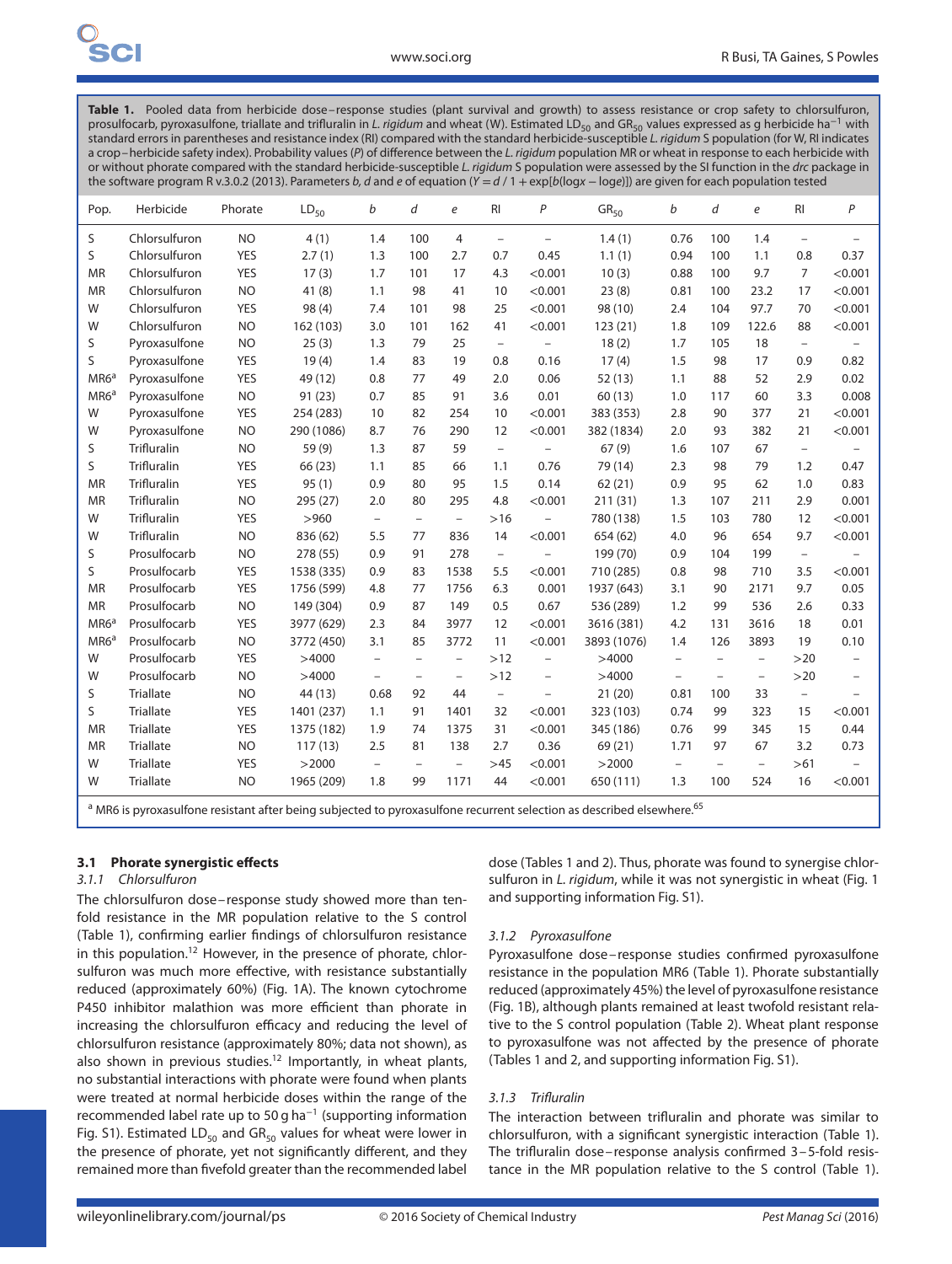**Table 2.** Herbicide effects on L. rigidum and wheat plants in the presence and in the absence of the insecticide phorate. Pairwise comparisons were tested to assess synergistic, antagonistic or not significant effects on plant survival and above-ground biomass (A: antagonistic; N/S: not significant; S: synergistic)

| Biotype/variety | Herbicide          | Phorate        | Interactions                                                                                                                                 | $P$ (LD <sub>50</sub> ) | $P(GR_{50})$ |
|-----------------|--------------------|----------------|----------------------------------------------------------------------------------------------------------------------------------------------|-------------------------|--------------|
| $SLR31 - MR$    | Chlorsulfuron      | <b>YES</b>     | S                                                                                                                                            | 0.031                   | 0.193        |
| $SLR31 - MR$    | Chlorsulfuron      | <b>NO</b>      |                                                                                                                                              |                         |              |
| Wheat $-$ W     | Chlorsulfuron      | <b>YES</b>     | N/S                                                                                                                                          | 0.613                   | 0.312        |
| Wheat $-$ W     | Chlorsulfuron      | <b>NO</b>      |                                                                                                                                              |                         |              |
| $SLR31 - MR6^a$ | Pyroxasulfone      | <b>YES</b>     | N/S                                                                                                                                          | 0.191                   | 0.701        |
| $SLR31 - MR6^a$ | Pyroxasulfone      | N <sub>O</sub> |                                                                                                                                              |                         |              |
| Wheat $-$ W     | Pyroxasulfone      | <b>YES</b>     | N/S                                                                                                                                          | 0.807                   | 0.952        |
| Wheat $-$ W     | Pyroxasulfone      | N <sub>O</sub> |                                                                                                                                              |                         |              |
| $SLR31 - MR$    | <b>Trifluralin</b> | <b>YES</b>     | S                                                                                                                                            | 0.003                   | 0.050        |
| $SLR31 - MR$    | Trifluralin        | <b>NO</b>      |                                                                                                                                              |                         |              |
| Wheat $-$ W     | <b>Trifluralin</b> | <b>YES</b>     | N/S                                                                                                                                          | 0.341                   | 0.343        |
| Wheat $-$ W     | <b>Trifluralin</b> | <b>NO</b>      |                                                                                                                                              |                         |              |
| $SLR31 - MR$    | Prosulfocarb       | <b>YES</b>     | A                                                                                                                                            | < 0.001                 | < 0.001      |
| $SLR31 - MR$    | Prosulfocarb       | <b>NO</b>      |                                                                                                                                              |                         |              |
| Wheat $-$ W     | Prosulfocarb       | <b>YES</b>     | N/S                                                                                                                                          | 0.459                   | 0.902        |
| Wheat $-$ W     | Prosulfocarb       | <b>NO</b>      |                                                                                                                                              |                         |              |
| $SLR31 - MR$    | <b>Triallate</b>   | <b>YES</b>     | A                                                                                                                                            | < 0.001                 | < 0.001      |
| $SLR31 - MR$    | <b>Triallate</b>   | <b>NO</b>      |                                                                                                                                              |                         |              |
| Wheat $-$ W     | <b>Triallate</b>   | <b>YES</b>     | A                                                                                                                                            | < 0.001                 | < 0.001      |
| Wheat $-$ W     | <b>Triallate</b>   | <b>NO</b>      |                                                                                                                                              |                         |              |
|                 |                    |                | <sup>a</sup> MR6 is pyroxasulfone resistant after being subjected to pyroxasulfone recurrent selection as described elsewhere. <sup>65</sup> |                         |              |

In the presence of phorate, trifluralin resistance was substantially reversed (approximately 70%) to levels not significantly different to the S control population (Fig. 1C). Trifluralin is known to cause some injury to wheat; however, trifluralin injury to wheat was not enhanced by the presence of phorate, which appeared, on the contrary, to deliver some level of protection in wheat plants against this herbicide (supporting information Fig. S1).

## **3.2 Phorate antagonistic effects**

#### 3.2.1 Prosulfocarb

As expected, the MR population was susceptible to the thiocarbamate herbicide prosulfocarb, with estimated  $LD_{50}$  and  $GR_{50}$  values not significantly different (P *>*0.31) from the S control population (Table 1 and Fig. 1D). Phorate lowered the efficacy of prosulfocarb (antagonised), resulting in a significant increase in the level of protection against prosulfocarb in L. rigidum, with estimated  $LD_{50}$  and  $GR_{50}$  values up to ninefold greater (Tables 1 and 2). The population MR6, recurrently selected by pyroxasulfone and prosulfocarb, was confirmed as highly resistant to prosulfocarb, but plant survival in this population was not affected by the presence of phorate (Table 1). Wheat plants treated with prosulfocarb were not antagonised by phorate (Table 2 and supporting information Fig. S1).

## 3.2.2 Triallate

As expected, the results obtained with the thiocarbamate herbicide triallate are very similar to those obtained with the other thiocarbamate herbicide prosulfocarb (Fig. 1E). Without phorate, the MR population was susceptible to triallate and the estimated  $LD_{50}$ and  $GR_{50}$  values were not significantly different to the standard herbicide-susceptible S population (P *>*0.11). Conversely, there was a clear reduction in triallate efficacy in the presence of phorate, with much greater survival in MR plants and an estimated

 $LD_{50}$  value significantly greater than the S control (Table 1). As expected, triallate was significantly less toxic to wheat plants, as they produced much greater above-ground biomass after herbicide treatments than L. rigidum plants not exposed to phorate (P *<*0.01) (Table 1). Phorate did appear to have significant effects on wheat plant survival and biomass exposed to triallate treatments (Table 1). As reported by Patrick and Nalewaja,<sup>40</sup> wheat plants that received phorate treatment had greater survival and produced significantly greater biomass than wheat plants without phorate treatment (P *<*0.001) (Table 2 and supporting information Fig. S1). The estimated triallate  $LD_{50}$  and  $GR_{50}$  for wheat plants in the presence of phorate were greater than the highest tested dose (Table 1).

## **4 DISCUSSION**

#### **4.1 Metabolic herbicide resistance can be reversed**

This study conducted with a multiple-resistant L. rigidum population reports for the first time that the insecticide phorate synergises three different herbicide modes of action. Phorate could reverse resistance to the ALS-inhibiting herbicide chlorsulfuron, the VLCFAE inhibitor pyroxasulfone<sup>41</sup> and the microtubule assembly (mitosis) inhibitor trifluralin.<sup>9</sup> Conversely, phorate antagonised the efficacy of the thiocarbamate herbicides prosulfocarb and triallate in both the herbicide-susceptible and the herbicide-resistant populations.

The capacity of certain organophospate insecticides to inhibit metabolic resistance mechanisms, specifically the metabolic activity of a range of plant cytochrome P450 enzymes responsible for herbicide detoxification via enhanced metabolism, is known.5*,*15*,*<sup>42</sup> Our earlier studies conducted with the same MR L. rigidum population have established enhanced capacity to metabolise herbicides, mediated by cytochrome P450 enzymes,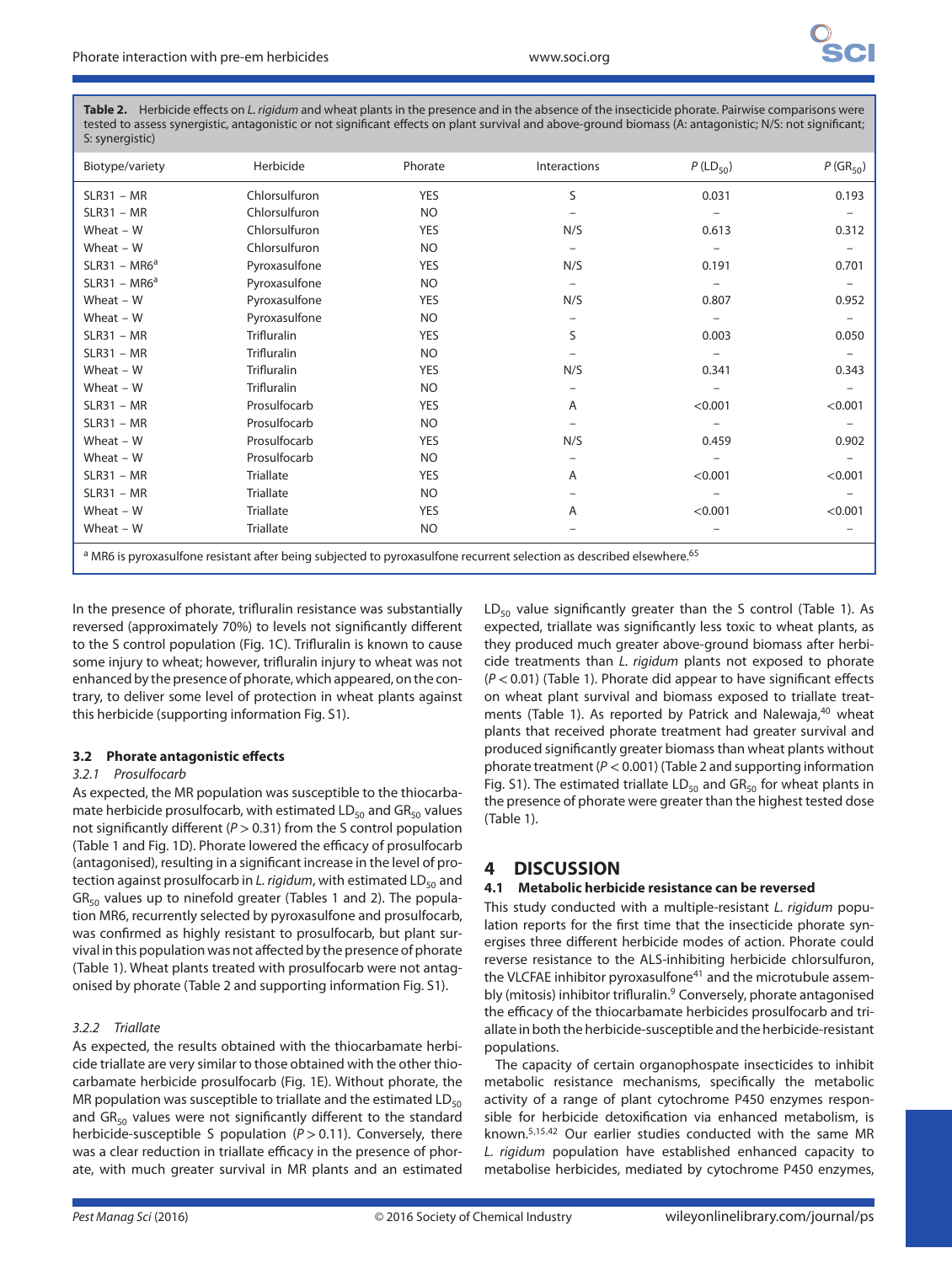as the organophosphate insecticide malathion could inhibit in vivo metabolism of the ALS-inhibiting herbicide chlorsulfuron.<sup>12</sup> No such malathion–herbicide interactions were found with prosulfocarb (Busi R et al., unpublished), triallate or trifluralin.<sup>22</sup> Also, in another polygenic multiple-resistant L. rigidum population, malathion could not synergise the ACCase-inhibiting diclofop-methyl or the PSII inhibitors simazine or chlortoluron.<sup>43</sup> However, here we found that phorate synergised diverse herbicides, including chlorsulfuron, pyroxasulfone and trifluralin. Thus, this study provides some additional evidence that metabolic herbicide resistance is often polygenic, as different cytochrome P450 gene traits (and possibly others such as GSTs, GTs, etc.) contribute to herbicide metabolism in grass weeds such as L. rigidum. <sup>5</sup>*,*<sup>44</sup> – <sup>46</sup>

In L. rigidum, different organophosphate insecticides likely interact and/or compete with the binding site of different P450 enzymes involved in metabolic resistance and modulate the inhibition of different metabolic processes involved in detoxification of different herbicides.43*,*46*,*<sup>48</sup> The observed strong synergistic interaction between phorate and chlorsulfuron or trifluralin suggests that a gradient of metabolic herbicide resistance reversal can be achieved in L. rigidum field populations via the likely inhibition of P450 herbicide-detoxifying enzymes. Thus, large effects, injury of resistant plant phenotypes and herbicide resistance reversal to susceptibility could be expected. However, it is important to emphasise that the broadcast application of a dose equivalent to 10 kg phorate ha<sup>−</sup><sup>1</sup> may not be economically feasible and could raise environmental concerns.

#### **4.2 Knowledge of the mechanism leads to improved management of metabolic herbicide resistance**

Similarly to the MR L. rigidum population used in this study, across Australia it is common to find L. rigidum populations with both target-site and non-target-site resistance traits and thus with multiple resistance to several herbicide modes of action such as ACCase- and ALS-inhibiting herbicides.<sup>31,49-51</sup> A large geographical survey conducted in 2010 across the Western Australian grain belt reported *>*95% frequency of multiple resistance to ACCaseand ALS-inhibiting herbicides in L. rigidum.<sup>28</sup> One response to resistance and failures of post-emergent herbicides has been the adoption of pre-emergent herbicides, especially prosulfocarb, pyroxasulfone and trifluralin.25 An increasingly common practice has been the use of herbicide mixtures of trifluralin and pyroxasulfone, trifluralin and prosulfocarb or trifluralin and triallate. Our preliminary simulations with the polygenic model PERTH suggest herbicide mixtures can deliver more effective weed control as well as minimise the evolution of resistance in L. rigidum (Busi R et al., unpublished).

Several studies have provided some evidence that L. rigidum is multiple-resistant owing to enhanced rates of herbicide metabolism, similarly to wheat.<sup>8,52-55</sup> Here, we show significantly greater herbicide toxicity when particular herbicides were used in a mixture with phorate. The explanation for this phenomenon is that chlorsulfuron and trifluralin are likely P450 metabolised in L. rigidum, and phorate interferes with this specific metabolic herbicide resistance mechanism. This is somewhat different in wheat plants, where at the tested doses of this study no significant herbicide toxicity or interference between chlorsulfuron and trifluralin with phorate was found. Conversely, phorate did not antagonise prosulfocarb in wheat and in prosulfocarb-resistant L. rigidum MR6 plants, and, as shown by McMullan and Nalewaja,<sup>55</sup> in both wheat and L. rigidum plants we found similar antagonism between phorate and triallate. This information is valuable, as greater crop

safety could be achieved by applying phorate to crop seed (see, for example, Busi et  $al^{56}$ ). Thus, an understanding of metabolic resistance to these herbicides in L. rigidum is relevant for an improved herbicide management of multiple-resistant L. rigidum populations. The MR population studied here was originally resistant to chlorsufuron,<sup>57</sup> diclofop-methyl and trifluralin,<sup>32,33</sup> and after pyroxasulfone recurrent selection it evolved resistance to pyroxasulfone and cross-resistance to prosulfocarb and triallate.34*,*<sup>35</sup>

In L. rigidum, metabolic resistance to the ALS-inhibiting chlorsulfuron and ACCase-inibiting diclofop-methyl is mediated by more rapid detoxification via a glucose conjugate of hydroxy-chlorsulfuron<sup>58</sup> or the formation of non-toxic ester and aryl-O-sugar conjugates respectively.59 The application of the P450 inhibitor malathion caused inhibition of such a metabolic P450-mediated detoxification mechanism, and it reversed metabolic chlorsulfuron resistance in L. rigidum plants.<sup>60</sup> Conversely, malathion $43$  or phorate (present study, data not shown) did not synergise metabolic resistance to diclofop-methyl in L. rigidum. Whole-plant studies in L. rigidum provided indirect evidence for trifluralin metabolism, as cross-resistance to the mitosis inhibitor herbicide pendimethalin in the same population was reversed by synergistic interaction with the P450 inhibitor malathion.22 There is some information on the biochemical basis of metabolic resistance to the mitosis inhibitor trifluralin<sup>61</sup> or the VLCFAE inhibitor pyroxasuflone in L. rigidum.<sup>34</sup> Early studies also report some evidence of trifluralin metabolic biodegradation in soils from bacteria and other mechanisms.<sup>62,63</sup>

In this study we have observed significant phorate synergism with chlorsulfuron and trifluralin, suggesting that P450-mediated herbicide metabolism leads to in vivo detoxification of these herbicides in L. rigidum. Similarly, the high-level antagonism between prosulfocarb or triallate and phorate confirms that in vivo bioactivation of these thiocarbamate pro-herbicides is necessary to cause phytotoxic herbicide damage,<sup>64</sup> but also suggests possible metabolism-based resistance mechanism(s) for these two thiocarbamate herbicides. For example, in Avena fatua, reduced herbicide metabolic activation via sulfoxidation was found to mediate triallate resistance.<sup>65</sup>

Such a contrasting high-level synergism for chlorsulfuron and trifluralin versus the antagonism of prosulfocarb and triallate with the same insecticide phorate suggests that, among a large number of putative P450 enzymes inhibited by the organophosphate insecticide phorate, common mechanism(s) could mediate herbicide resistance (i.e. herbicide oxidative detoxification) versus increased sensitivity (i.e. pro-herbicide oxidative activation) respectively. Our preliminary work shows that, after four generations of pyroxasulfone recurrent selection and two generations of prosulfocarb selection, plants of the population MR6 originally trifluralin resistant have reversed to susceptibility (Busi R and Powles SB, unpublished) (supporting information Fig. S3). In a previous study we have shown monogenic inheritance for trifluralin, prosulfocarb and triallate resistance in the pyroxasulfone-selected MR L. rigidum population.<sup>66</sup> Thus, we speculate that a putative cytochrome P450 enzyme(s)/trait could be involved in trifluralin resistance in L. rigidum plants, but this same trait could mediate the activation of the two thiocarbamate herbicides, thereby potentially increasing the susceptibility to prosulfocarb and triallate. This hypothesis of negative metabolic cross-resistance between dinitroanilines (e.g. trifluralin) and thiocarbamates (e.g. prosulfocarb and triallate) remains to be tested and confirmed in several L. rigidum populations as well as other weed species, but, if confirmed, it could provide insights into management strategies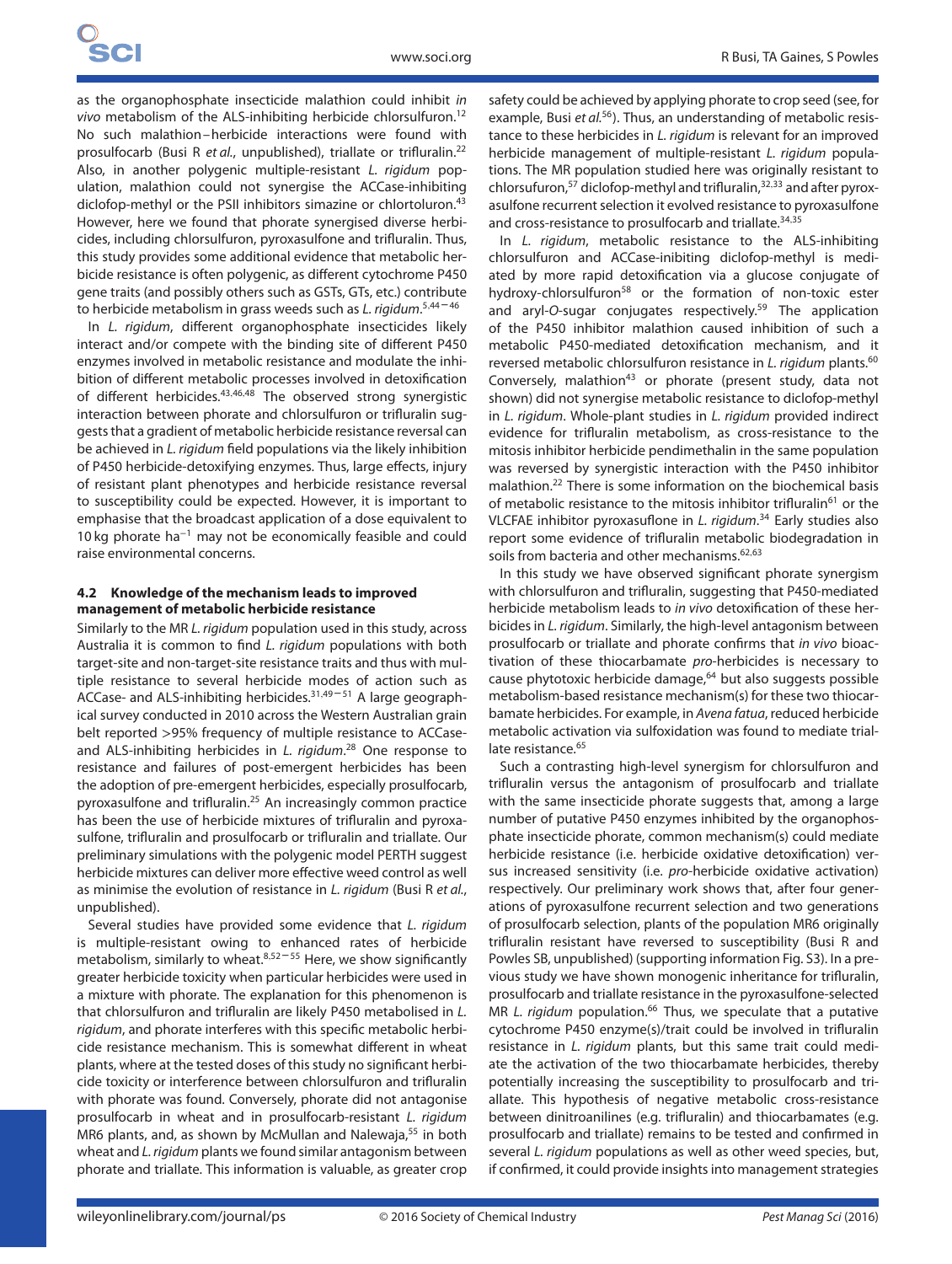to control and delay resistance evolution. Additionally, greater P450-mediated oxidative activation of the herbicide clomazone was documented in resistant E. phyllopogon, suggesting that other resistance mechanisms, different from P450 detoxification, were involved in resistance.<sup>67</sup>

We have previously hypothesised that, under pyroxasulfone selection, a metabolism-based mechanism similar to wheat could also be present in L. rigidum plants. However, as we found partial synergistic interaction between phorate and pyroxasulfone, we suggest (1) that phorate was partially effective in inhibiting putative P450 enzymes mediating pyroxasulfone metabolism or (2) that pyroxasulfone resistance, evolved in MR by low-dose recurrent pyroxasulfone selection, was probably only partially mediated by enhanced cytochrome P450 metabolic activity on pyroxasulfone. The involvement of GSTs mediating herbicide detoxification via glutathione conjugation is well documented for chloroacetamide and thiocarbamate herbicides (reviewed elsewhere25*,*64). One study reported evidence of high levels of GST-mediated pyroxasulfone metabolism in wheat versus low levels in L. rigidum plants to explain the herbicide selectivity in crops versus efficacy on weeds respectively.54

In conclusion, this study emphasises that diversity in herbicide use, such as using herbicide mixtures (e.g. trifluralin and pyroxasulfone, trifluralin and prosulfocarb or prosulfocarb and pyroxasulfone) or herbicide–insecticide mixtures can increase the efficacy of L. rigidum control and can delay resistance evolution in L. rigidum. As the insecticide phorate has clear synergistic effects on the herbicide trifluralin in the MR L. rigidum population without compromising crop safety, we suggest that this mixture could, at least theoretically, provide an additional measure to control trifluralin-resistant L. rigidum populations, especially in geographical areas where trifluralin resistance is more widespread. Phorate acts as a selective synergist in overcoming metabolic resistance in the weed L. rigidum without losing the selectivity of the herbicide in wheat, yet further work is warranted to assess the efficacy against field-evolved trifluralin-resistant L. rigidum populations and to identify synergistic interactions between trifluralin and phorate at a much reduced dose of the insecticide. In addition, we suggest that phorate could serve as a lead compound in a chemical synthesis programme aimed at producing commercial, crop-selective herbicide synergists that could overcome metabolic herbicide resistance. If crop-selective synergists could be developed, this has potential for a comeback of herbicides that have lost efficacy owing to herbicide resistance evolution. This could provide short-term options to diversify herbicide use patterns for weed control, reduce the risk of resistance and delay the evolution of multiple resistance to residual pre-emergence herbicides that remain effective.

## **ACKNOWLEDGEMENTS**

The Australian Herbicide Resistance Initiative (AHRI) team receives major funding by the Grains Research Development Corporation (GRDC). This research was also partially supported by funding from the Australian Weeds Research Centre(grant AWRC 08–82). Thanks to Jon McCarthy and Craig Geerssen from Barmac Industries for supplying Thimet (phorate). The authors declare no competing financial conflicts of interest.

## **SUPPORTING INFORMATION**

Supporting information may be found in the online version of this article.

#### **REFERENCES**

- 1 Oerke EC, Crop losses to pests. J Agric Sci **144**:31–43 (2006).
- 2 Heap I, Global perspective of herbicide-resistant weeds. Pest Manag Sci **70**:1306–1315 (2014).
- 3 Powles SB and Yu Q, Evolution in action: plants resistant to herbicides. Annu Rev Plant Biol **61**:317–347 (2010).
- 4 Beckie HJ and Tardif FJ, Herbicide cross resistance in weeds. Crop Prot **35**:15–28 (2012).
- 5 Yu Q and Powles S, Metabolism-based herbicide resistance and cross-resistance in crop weeds: a threat to herbicide sustainability and global crop production. Plant Physiol **166**:1106–1118 (2014).
- 6 Délye C, Unravelling the genetic bases of non-target-site-based resistance (NTSR) to herbicides: a major challenge for weed science in the forthcoming decade. Pest Manag Sci **69**:176–187 (2012).
- 7 Zimmerlin A and Durst F, Aryl hydroxylation of the herbicide diclofop by a wheat cytochrome-P-450 monooxygenase – substrate specificity and physiological activity. Plant Physiol **100**:874–881 (1992).
- 8 Werck-Reichhart D, Hehn A and Didierjean L, Cytochromes P450 for engineering herbicide tolerance. Trends Plant Sci **5**:116–123 (2000).
- 9 Cummins I, Wortley DJ, Sabbadin F, He Z, Coxon CR, Straker HE et al., Key role for a glutathione transferase in multiple-herbicide resistance in grass weeds. Proc Natl Acad Sci USA **110**:5812–5817 (2013).
- 10 Yun MS, Yogo Y, Miura R, Yamasue Y and Fischer AJ, Cytochrome P-450 monooxygenase activity in herbicide-resistant and -susceptible late watergrass (Echinochloa phyllopogon). Pestic Biochem Physiol **83**:107–114 (2005).
- 11 Iwakami S, Endo M, Saika H, Okuno J, Nakamura N, Yokoyama M et al., Cytochrome P450 CYP81A12 and CYP81A21 are associated with resistance to two acetolactate synthase inhibitors in Echinochloa phyllopogon. Plant Physiol **165**:618–629 (2014).
- 12 Christopher J, Preston C and Powles S, Malathion antagonizes metabolism-based chlorsulfuron resistance in Lolium rigidum. Pestic Biochem Physiol **49**:172–182 (1994).
- 13 Christopher JT, Powles SB, Liljegren DR and Holtum JAM, Cross resistance to herbicides in annual ryegrass (Lolium rigidum). II. Chlorsulfuron resistance involves a wheat-like detoxification system. Plant Physiol **95**:1036–1043 (1991).
- 14 Kreuz K, Tommasini R and Martinoia E, Old enzymes for a new job. Herbicide detoxification in plants. Plant Physiol **111**:349–353 (1996).
- 15 Yuan JS, Tranel PJ and Stewart CN, Non-target-site herbicide resistance: a family business. Trends Plant Sci **12**:6–13 (2007).
- 16 Bowling C and Hudgins H, The effect of insecticides on the selectivity of propanil on rice. Weeds **14**:94–95 (1966).
- 17 Diehl KE, Stoller EW and Barrett M, In vivo and in vitro inhibition of nicosulfuron metabolism by terbufos metabolites in maize. Pestic Biochem Physiol **51**:137–149 (1995).
- 18 Kreuz K and Fonné-Pfister R, Herbicide–insecticide interaction in maize: malathion inhibits cytochrome P450-dependent primisulfuron metabolism. Pestic Biochem Physiol **43**:232–240 (1992).
- 19 Siminszky B, Corbin FT and Sheldon Y, Nicosulfuron resistance and metabolism in terbufos-treated and naphthalic anhydride-treated corn. Weed Sci **43**:163–168 (1995).
- 20 Zimmerlin A and Durst F, Aryl hydroxylation of the herbicide diclofop by a wheat cytochrome P-450 monooxygenase: substrate specificity and physiological activity. Plant Physiol **100**:874–881 (1992).
- 21 Yasuor H, Osuna MD, Ortiz A, Saldaín NE, Eckert JW and Fischer AJ, Mechanism of resistance to penoxsulam in late watergrass [Echinochloa phyllopogon (Stapf) Koss.]. J Agric Food Chem **57**:3653–3660 (2009).
- 22 Tardif FJ and Powles SB, Effect of malathion on resistance to soil-applied herbicides in a population of rigid ryegrass (Lolium rigidum). Weed Sci **47**:258–261 (1999).
- 23 Fest C and Schmidt K-J, The Chemistry of Organophosphorus Pesticides. JSTOR. Springer-Verlag, Berlin/Heidelberg, Germany (1974).
- 24 Ferhatoglu Y, Avdiushko S and Barrett M, The basis for the safening of clomazone by phorate insecticide in cotton and inhibitors of cytochrome P450s. Pestic Biochem Physiol **81**:59–70 (2005).
- 25 Busi R, Resistance to herbicides inhibiting the biosynthesis of very-long-chain fatty acids. Pest Manag Sci **70**:1378–1384 (2014).
- 26 Heap I and Knight R, The occurrence of herbicide cross-resistance in a population of annual ryegrass, Lolium rigidum, resistant to diclofop-methyl. Aust J Agric Res **37**:149–156 (1986).